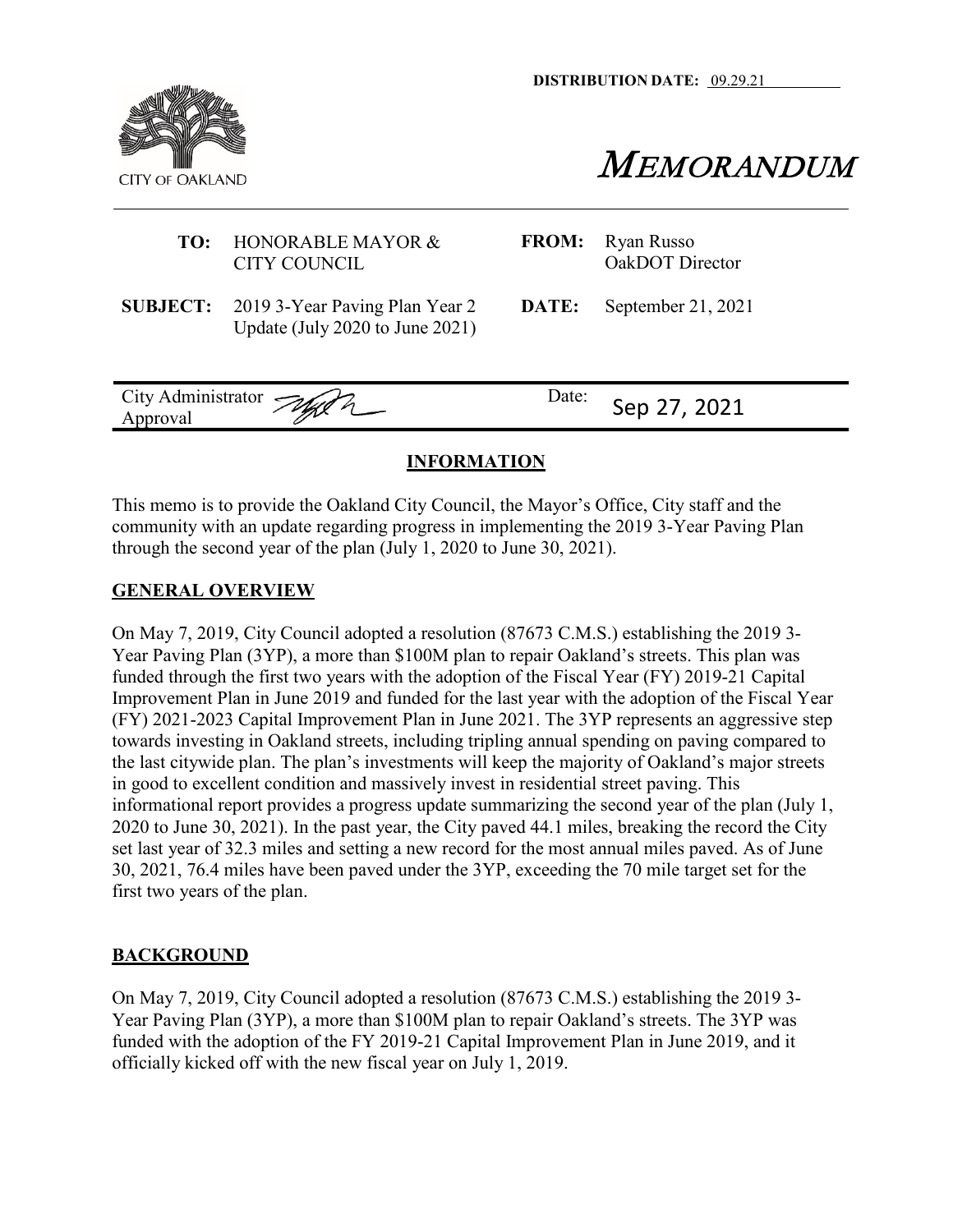The plan is funded through Measure KK, Oakland's 2016 Infrastructure Bond, as well as other sources, including gas tax revenues (Senate Bill 1) and existing grant awards. The plan establishes two main programs of paving: major streets and local streets. The plan prioritizes \$25M total toward major streets. It recommends both rehabilitation and preventative maintenance treatments on major streets to both upgrade pavement condition and preserve existing good pavement. Major streets are prioritized by street condition and by traffic safety to ensure that necessary safety improvements can be advanced quickly on Oakland's high injury corridors, the subset of Oakland streets where the majority of severe and fatal crashes occur.

The plan prioritizes \$75M total toward local streets. All local streets paving under this plan is prioritized for pavement rehabilitation (mill and overlay). Of the proposed \$75M for local streets, the majority is programmed into planning areas by street condition and equity factors, with individual streets selected by street condition and proximity to schools. In addition, the 3YP programs \$7.5M local streets dollars toward cost-share agreements with utility companies to fully pave select residential streets after utility construction work, and \$7M local streets dollars toward residential streets paving based on City Council priorities.

## **SUMMARY OF PROGRESS**

This report provides an overall plan progress summary, as well as progress summaries by program (major streets and local streets) and by geography (council district and planning area). The report provides information on safety, accessibility, and mobility metrics improved through paving projects and provides a status update on project delivery and staffing.

Overall, during the second year of the plan, the City set a new annual record for paved mileage, with a total 44.1 miles paved between July 1, 2020 and June 30, 2021. This record surpasses the record set by the first year of the paving plan in which the City paved 32.3 miles between July 1, 2019 and June 30, 2020 (Figure 1), and was made possible by the continued availability of Measure KK dollars for the paving program.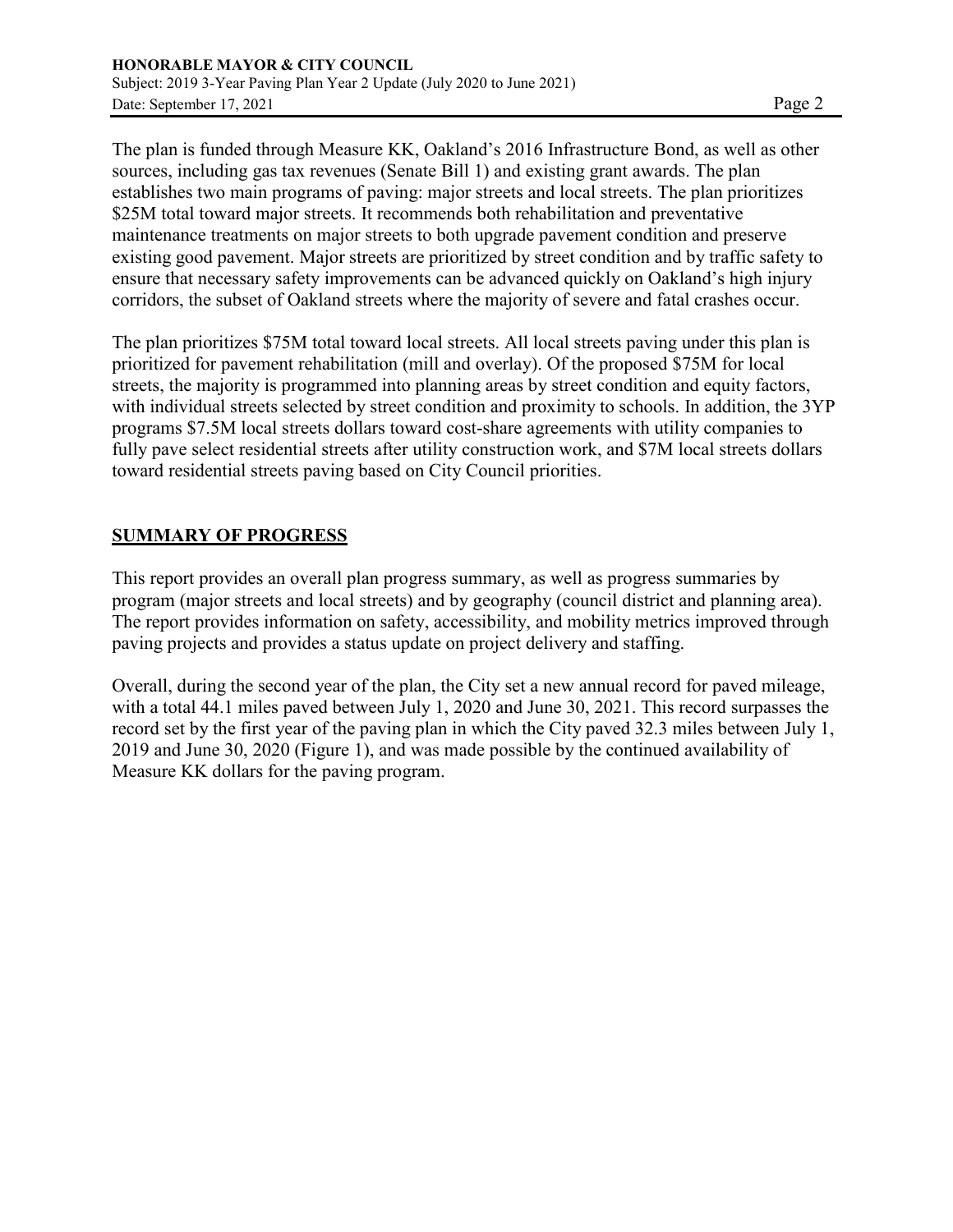

### **Figure 1: Paving Program Historical Annual Mileage**

Despite the Covid-19 pandemic which impacted both design and construction efforts, the program met 110% of the Year 2 mileage target of 40 miles total and 53% of the Year 2 mileage target of 16 miles by in-house crews (Table 1: 3YP Mileage Targets by Year).

### **Table 1: 3YP Mileage Targets by Year**

|                 | <b>FY19-20</b><br><b>GOAL</b> | <b>FY19-20</b><br>YTD | <b>FY 20-21</b><br><b>GOAL</b> | <b>FY 20-21</b><br>YTD |
|-----------------|-------------------------------|-----------------------|--------------------------------|------------------------|
| <b>TOTAL</b>    | 30                            | 32.3                  | 40                             | 44.1                   |
| <b>IN-HOUSE</b> |                               | $\cdot$ $\sim$        |                                | 8.5                    |

To date, 76.4 miles have been paved or approximately 61% of the plan (Table 2). A list of streets completed during the second year of the 3YP is provided in *Attachment A*.

| <b>Table 2: Major Indicators to Date</b> |                                                        |                       |                      |        |  |  |  |
|------------------------------------------|--------------------------------------------------------|-----------------------|----------------------|--------|--|--|--|
|                                          | <b>FY19-20</b><br>$\mathbf{Y} \mathbf{T} \mathbf{D}^1$ | <b>FY20-21</b><br>YTD | PLANNED <sup>2</sup> | % DONE |  |  |  |
| <b>MILES PAVED</b>                       | 32.3                                                   | 44.1                  | 125.0                | 61%    |  |  |  |
| <b>MILES DESIGNED</b>                    | 45.5                                                   | 91.3                  | 125.0                | 109%   |  |  |  |
| TIME (MOS)                               | 12                                                     |                       | 36                   | 67%    |  |  |  |

<sup>1</sup> Includes 0.8 mi that occurred before July 1, 2019 but is part of adopted 2019 3-Year Plan list.

<sup>2</sup> Original 2019 3-Year Paving Plan was adopted in March 2019 with a total of 125 miles. In October 2019, 7 miles were added through the Council Discretion Streets program. Since then additional mileage has been added as part of full-width paving performed by others (e.g. utility coordination with EBMUD, other utility projects, AC Transit Bus Rapid Transit construction project) and other City-sponsored paving (e.g. capital projects).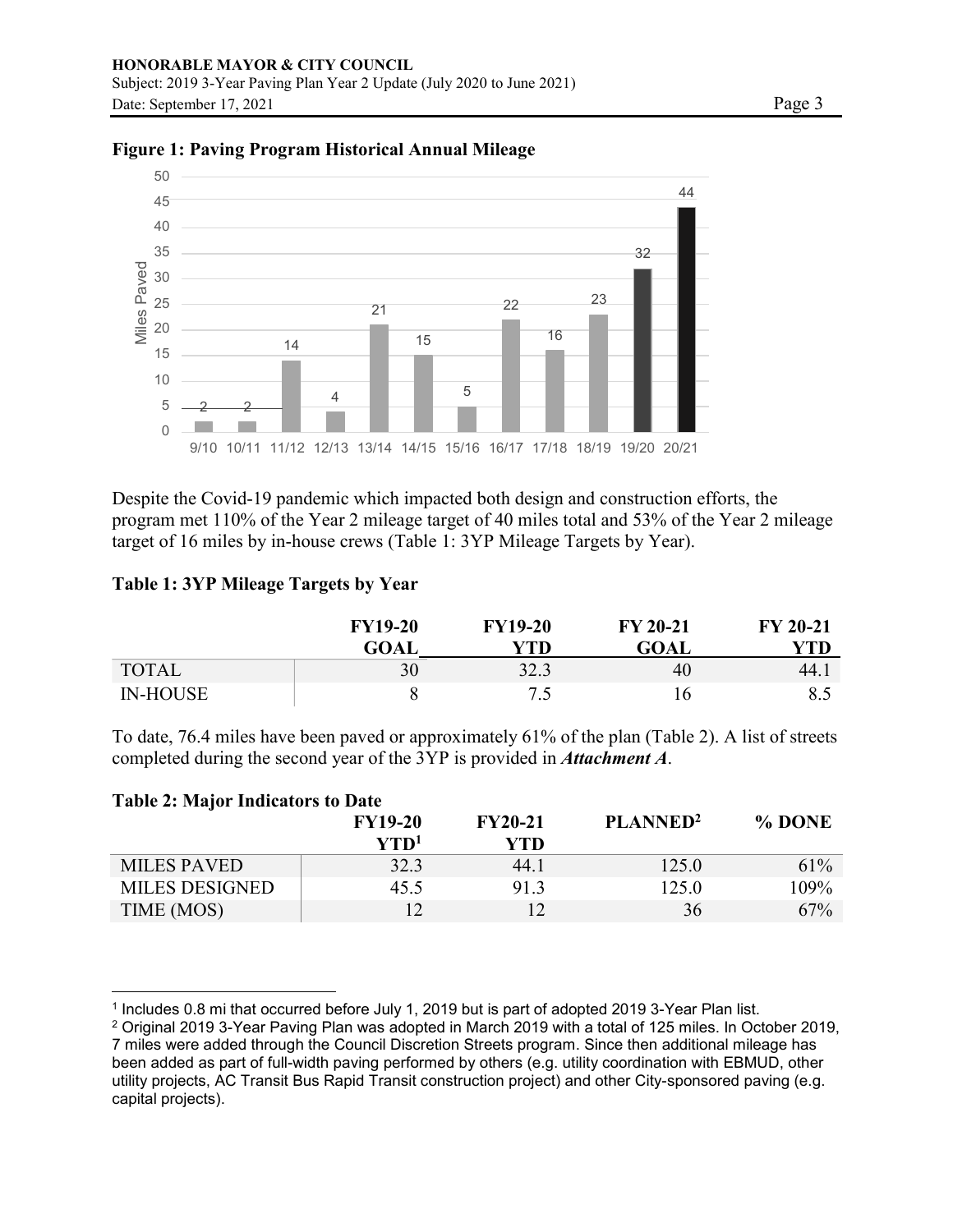## *Major Streets Program*

The adopted 3YP prioritizes paving treatment on 50 miles of major streets in Oakland to maintain the existing excellent average condition of Oakland's major streets. Oakland's major streets support the majority of daily vehicle, truck, bus, and bicycle trips, and the 3YP identifies a mix of preventative maintenance (treatments such as slurry seals and microsurfacing) and pavement rehabilitation (primarily mill/overlay treatments) on major streets. In the second year of the plan, the City paved 7.5 miles of major streets, and to date, 21.7 miles out of the original 50 miles of major streets have been paved. One example of a major street paved in the last year is  $23<sup>rd</sup>$  Avenue between E  $12<sup>th</sup>$  St and E  $31<sup>st</sup>$  St in Council District 2 in the Eastlake/Fruitvale planning area.

Nearly one-third of the 3YP major streets miles are on Oakland's High Injury Network. Oakland's High Injury Network are the subset of streets on which the majority of traffic injuries and fatalities occur and where traffic safety improvements are prioritized. During the second year of the paving plan, paving was completed on the High Injury Network portion of MacArthur Boulevard between 73<sup>rd</sup> Avenue and 82<sup>nd</sup> Avenue. This project also included a road diet from four lanes of traffic to two with a middle turn lane, as well as new pedestrian medians to increase safety and accessibility for people walking.

### *Local Streets Program*

The 3YP prioritizes pavement rehabilitation on approximately 80 miles of local streets using prioritization values of equity, safety, and street condition in Oakland's nine planning areas. This investment will support increasing the existing average Pavement Condition Index (PCI) to 50 on Oakland's local streets. During the second year of the paving plan, 36.1 miles were paved on local streets, almost triples last year's record of 12.2 miles of local streets. To date, the 3YP has paved 47.3 miles of local streets or 59% of the overall 80 mile goal.

Local streets paving also presents opportunities to make meaningful safety and accessibility improvements beyond a smoother street. In the second year of the plan, in-house crews paved 55th Avenue from International Blvd to MacArthur Blvd in Council District 6 in the Central East Oakland planning area and added high visibility crosswalk and speed bumps. In District 1 in the North Oakland/Adams Point planning area, numerous neighborhood streets were repaved. These include the cluster of Regent St, Hillegass Ave, Benvenue Ave, and Colby St, which is a prominent bikeway and a Slow Street.

### *Summary of Additional Mileage*

Since the 2019 3-Year Paving Plan began on July 1, 2019, the total planned mileage has increased compared to 2019 3-Year Plan original list. This is due to the addition of Council Discretion miles (streets selected by each Councilmember as per Resolution 87673 C.M.S.), the inclusion of additional full-width paving performed by others (e.g. utility projects), and the incorporation of City-sponsored paving (e.g. capital projects or additional segments contiguous with adopted 2019 3YP streets) (Table 3).

Additional mileage added to the 2019 3-Year Paving Plan falls into two main categories: mileage added to date by the City and mileage added to date by others. The City-added category includes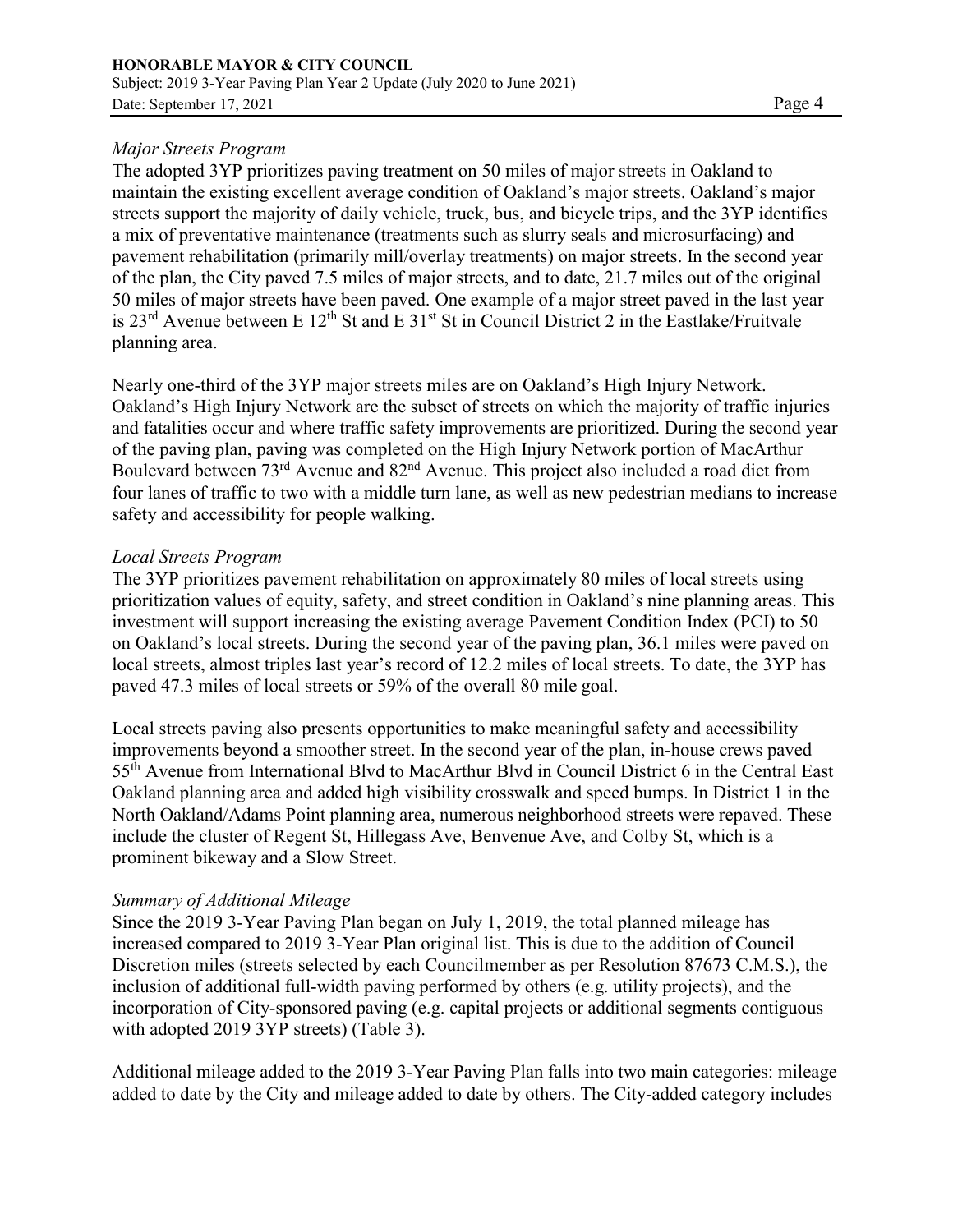segments which were paved by city crews or city contractors, and are either City-Contiguous segments, which are segments contiguous with existing 3YP streets, or City-Capital Coordination segments, which are segments completed by other City projects such as a Highway Safety Improvement Program project on Fruitvale Avenue between E 12th St and Foothill Boulevard. The Others-added category includes segments that were paved full-width by a utility agency, such as PG&E or EBMUD, or an external agency project, such as AC Transit's East Bay Bus Rapid Transit project.

## **Table 3: 3YP Planned Mileage To Date**

| Original 3YP Mileage                               | 125.0 |
|----------------------------------------------------|-------|
| Council Discretion Mileage (added in October 2019) | 7.0   |
| Mileage Added to Date Through City Projects        | 9.6   |
| Mileage Added to Date by Others                    | 8.5   |
| <b>Total 3YP To Date</b>                           | 150.1 |

## **PROGRESS BY LOCATION**

The 2019 3YP used nine "Planning Areas" to distribute local streets funding. Planning areas follow Oakland's geography and demographics and are thus unique from Oakland's seven Council District boundaries. Funding for local streets was distributed across planning areas using equally-weighted factors of street condition and equity.

In the second year of the plan, the largest number of paved miles were located in the Eastlake/Fruitvale planning area for a total of 13.4 miles. This mileage includes corridor-length repaving that incorporated safety improvement projects on streets such as  $11<sup>th</sup>$  Avenue from E. 8<sup>th</sup> Street to Bayview Avenue supplemented by high visibility crosswalks and bike boulevard improvements.

Significant mileage was also completed in the Central East Oakland (10.7 miles), North Oakland/Adams Point (7.0 miles), and West Oakland (5.8 miles) planning areas (Table 4). Since the beginning of the paving plan, the most miles have been paved to date in the Central East Oakland planning area and Eastlake /Fruitvale planning area (21.6 miles and 20.3 miles respectively). The Glenview/Redwood Heights planning area is the closest to 100% completion at 85% complete, with 7.6 of 9 miles paved (Table 4).

| <b>PLANNING AREA</b> | <b>FY19-20</b> |                          |      | <b>FY20-21   TOTAL PLANNED</b> | $\frac{0}{\alpha}$ |
|----------------------|----------------|--------------------------|------|--------------------------------|--------------------|
|                      | <b>TOTAL</b>   | <b>TOTAL</b> PAVED       |      |                                | <b>DONE</b>        |
| CENTRAL EAST OAKLAND | 10.9           | 10.7                     | 21.6 | 31.1                           | 72%                |
| COLISEUM/AIRPORT     | 0.2            | $\overline{\phantom{0}}$ | 0.2  | 4.0                            | $5\%$              |
| <b>DOWNTOWN</b>      | 2.3            | 0.9 <sup>°</sup>         | 3.2  | Q <sub>7</sub>                 | 32%                |

## **Table 4: Progress by Planning Area**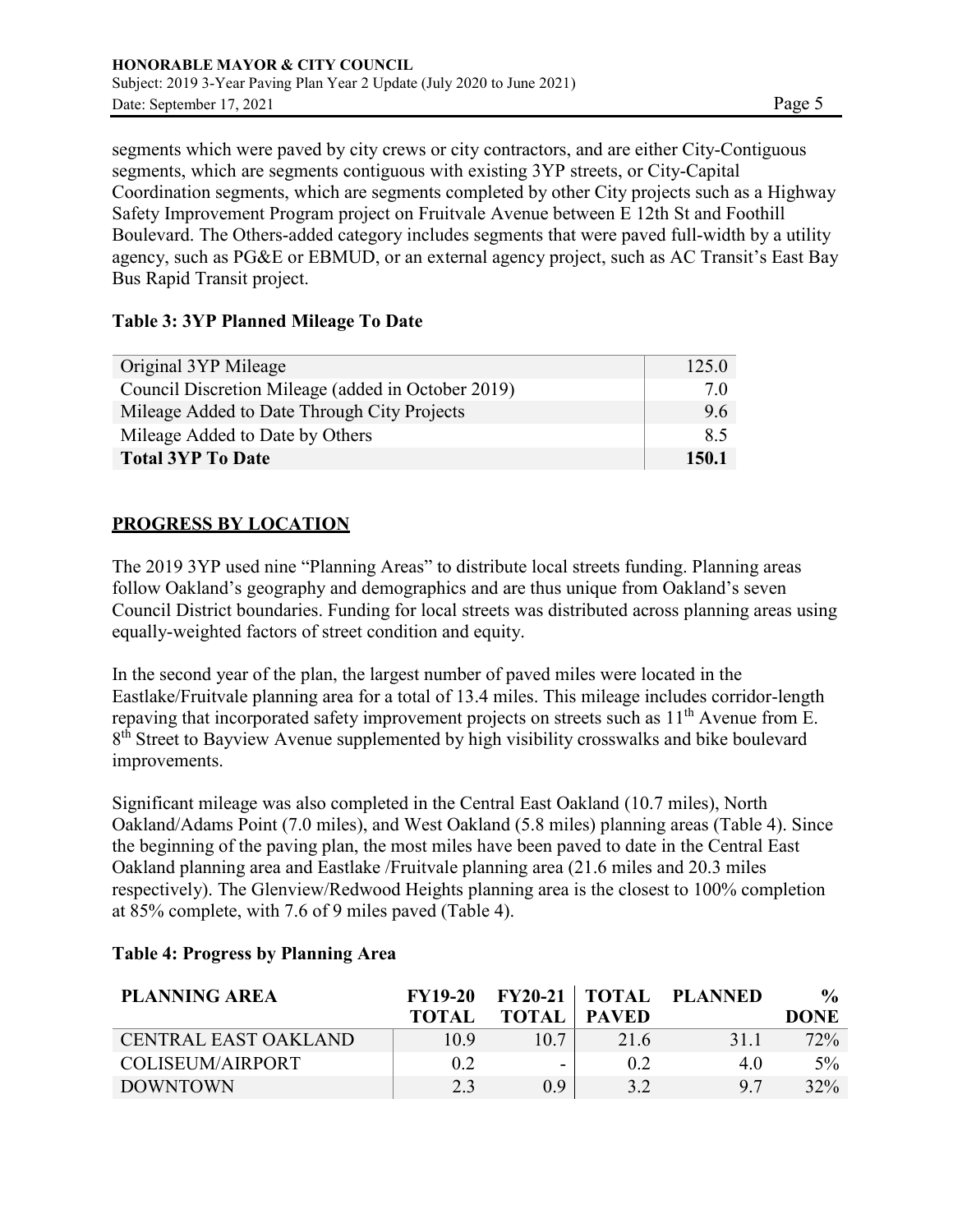| <b>HONORABLE MAYOR &amp; CITY COUNCIL</b><br>Subject: 2019 3-Year Paving Plan Year 2 Update (July 2020 to June 2021) |           |                  |      |       |     |  |
|----------------------------------------------------------------------------------------------------------------------|-----------|------------------|------|-------|-----|--|
| Date: September 17, 2021                                                                                             |           | Page 6           |      |       |     |  |
| <b>EAST OAKLAND HILLS</b>                                                                                            | 1.6       | 0.9 <sup>°</sup> | 2.5  | 7.5   | 36% |  |
| EASTLAKE/FRUITVALE                                                                                                   | $6.9^{3}$ | 13.4             | 20.3 | 26.6  | 78% |  |
| <b>GLENVIEW/REDWOOD HTS</b>                                                                                          | $4.5^{4}$ | 3.1              | 7.6  | 9.1   | 85% |  |
| <b>NORTH OAKLAND HILLS</b>                                                                                           | 1.3       | 2.3              | 3.6  | 8.4   | 45% |  |
| NORTH OAKLAND/ADAMS PT                                                                                               | 2.9       | 7.0              | 9.9  | 15.6  | 66% |  |
| <b>WEST OAKLAND</b>                                                                                                  | 1.7       | 5.8              | 7.5  | 13.0  | 58% |  |
| <b>GRAND TOTAL</b>                                                                                                   | 32.3      | 44.1             | 76.4 | 125.0 | 61% |  |

During the second year of the paving plan, paving mileage was completed in each City Council district. The most miles were paved in District 2 (9.5 miles), followed by District 1 (9.1 miles) and District 6 (7.7 miles). These three Council Districts have a percentage of total miles completed (85%, 78%, and 68% respectively) that is greater than the city as a whole (61%) ( Table 5).

### **Table 5: Progress by Council District**

| <b>COUNCIL DISTRICT</b> | <b>FY19-20</b> | <b>FY20-21</b> | TOTAL        | <b>PLANNED</b> | $\frac{6}{6}$ |
|-------------------------|----------------|----------------|--------------|----------------|---------------|
|                         | <b>TOTAL</b>   | <b>TOTAL</b>   | <b>PAVED</b> |                | <b>DONE</b>   |
| CCD <sub>1</sub>        | 4.2            | 9.1            | 13.3         | 17.6           | 78%           |
| CCD <sub>2</sub>        | 5.8            | 9.5            | 15.3         | 18.2           | 85%           |
| CCD <sub>3</sub>        | 2.7            | 6.6            | 9.3          | 20.2           | 47%           |
| CCD <sub>4</sub>        | 4.7            | 4.8            | 9.5          | 16.5           | 60%           |
| CCD <sub>5</sub>        | 3.5            | 3.1            | 6.6          | 12.8           | 51%           |
| CCD <sub>6</sub>        | 3.8            | 7.7            | 11.5         | 17.7           | 68%           |
| CCD7                    | 7.6            | 3.3            | 10.9         | 22.1           | 50%           |
| <b>GRAND TOTAL</b>      | 32.3           | 44.1           | 76.4         | 125.0          | 61%           |

### **SAFETY & ACCESSIBILITY IMPROVEMENTS**

Constructing curb ramps is a key part of the City of Oakland's paving program. To date, the City has constructed 938 new curb ramps as part of the 3YP, supporting accessibility and walkability on each street that is repaved as part of the 2019 3-Year Plan (Table 6).

The paving program is also charged with implementing systematic safety upgrades, such as converting all existing marked crosswalks to "high visibility" style markings. High visibility crosswalks improve driver yielding, improving pedestrian safety. To date, the program has completed 2,073 crosswalk improvements (Table 6). The program also addresses sidewalk damage that is City responsibility along project corridors and facilitates repair of damage that is private owner responsibility to repair. To date, almost 60,415 square feet of sidewalks have been repaired through the paving program (Table 6).

<sup>&</sup>lt;sup>3</sup> This includes 3.85 miles paved by the AC Transit Bus Rapid Transit construction project.

<sup>4</sup> This includes 0.6 miles paved by a utility project.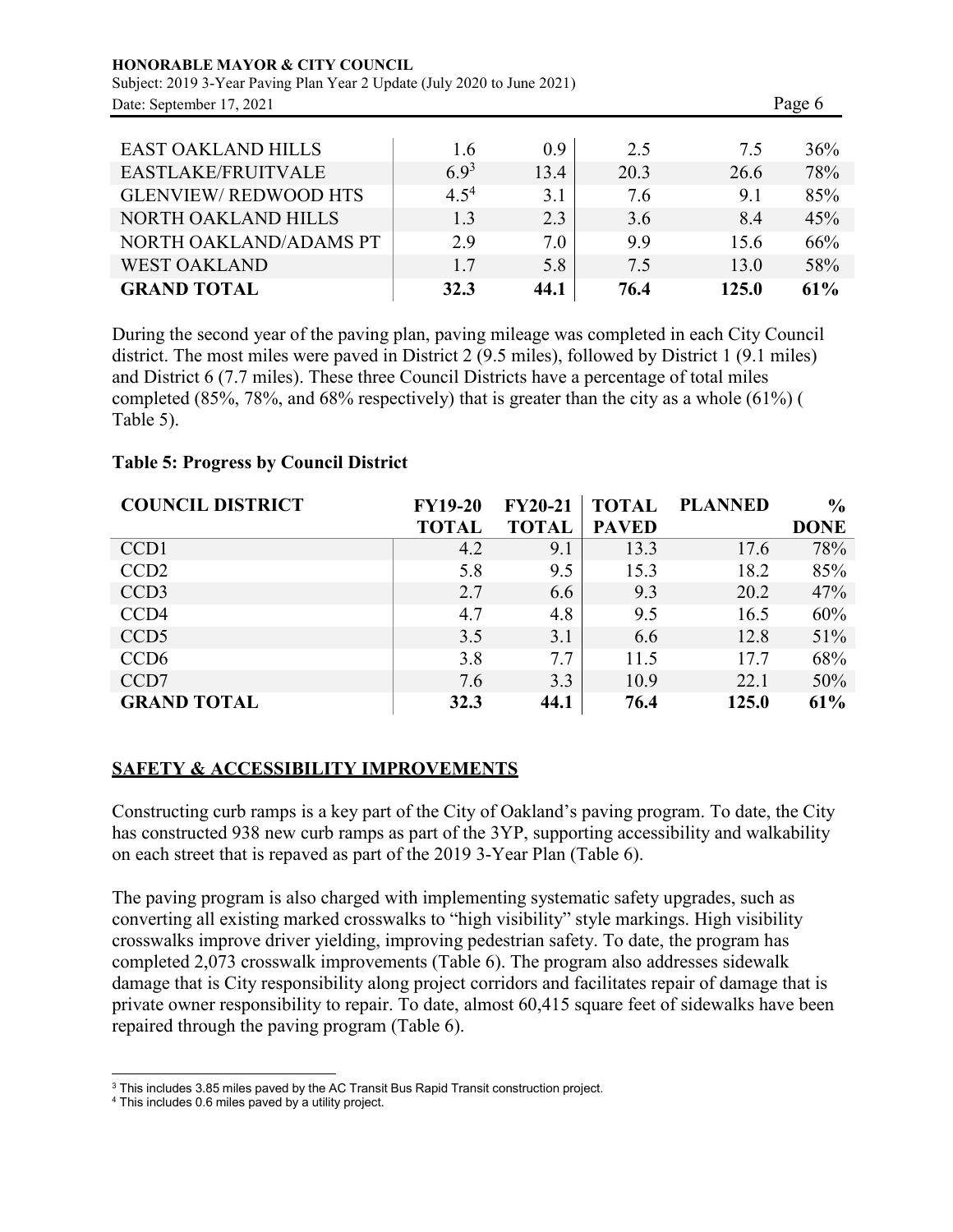#### **Table 6: Safety & Accessibility Indicators**

|                                 | <b>FY19-20</b> | <b>FY20-21</b> | <b>TOTAL</b> |
|---------------------------------|----------------|----------------|--------------|
|                                 | <b>TOTAL</b>   | <b>TOTAL</b>   |              |
| <b>IMPROVED CURB RAMPS (EA)</b> | 718            | 220            | 938          |
| HIGH VISIBILITY CROSSWALKS (EA) | -824           | 1,249          | 2,073        |
| SIDEWALK REPAIR (SQ FT)         | 28,921         | 31,494         | 60,415       |

### **COMPLETE STREETS IMPROVEMENTS**

The City's paving program provides a dependable vehicle for implementing the transportation recommendations of other adopted plans, including specific and area plans, citywide bike plan, the citywide pedestrian plan, and various Safe Routes to School plans.

In the second year of the plan, more than 5 miles of new bikeways recommended in Let's Bike Oakland, the City's 2019 bicycle plan update, were implemented as part of the 3YP (Table 7). These bikeway miles included improvements to existing bikeways, such as the new buffered bike lanes on Park Boulevard from E. 18<sup>th</sup> Street to McKinley Avenue.

#### **Table 7: Mobility Indicators**

|                               | FY 19-20 | $FY20-21$    | <b>TOTAL</b> |
|-------------------------------|----------|--------------|--------------|
|                               | TOTAL    | <b>TOTAL</b> |              |
| NEW BIKEWAYS (MI)             | 8.36     | 5.10         | 13.46        |
| <b>IMPROVED BIKEWAYS (MI)</b> | 3.39     | 1.17         | 4.56         |

Because repaving offers a chance to upgrade crosswalks and improve curb ramps and other Safe Routes to School (SRTS) plan recommendation, streets near schools were prioritized in the 3YP as a way of efficiently implementing SRTS recommendations. During the second year of the paving plan, 10.81 miles of paving has been completed around schools. In Council District 2 in Eastlake/Fruitvale planning area, this includes new paving on  $E 19<sup>th</sup>$  Street next to Roosevelt Middle School and on E 28<sup>th</sup> Street and 11<sup>th</sup> Avenue next to Bella Vista Elementary School. Other streets paved near schools include 26<sup>th</sup> Street next to McClymonds High School in Council District 3 in the West Oakland planning area, as well as  $69<sup>th</sup>$  Avenue next to various schools including Lockwood Elementary School, as well as the Oakland Public Library MLK Jr. Branch in Council District 6 in the Central East Oakland planning area. At each of these locations, the paving program has implemented yellow high visibility crosswalks and new or refreshed school zone markings, greatly augmenting the safety improvements implemented as part of the City's existing Safe Routes to School engineering program.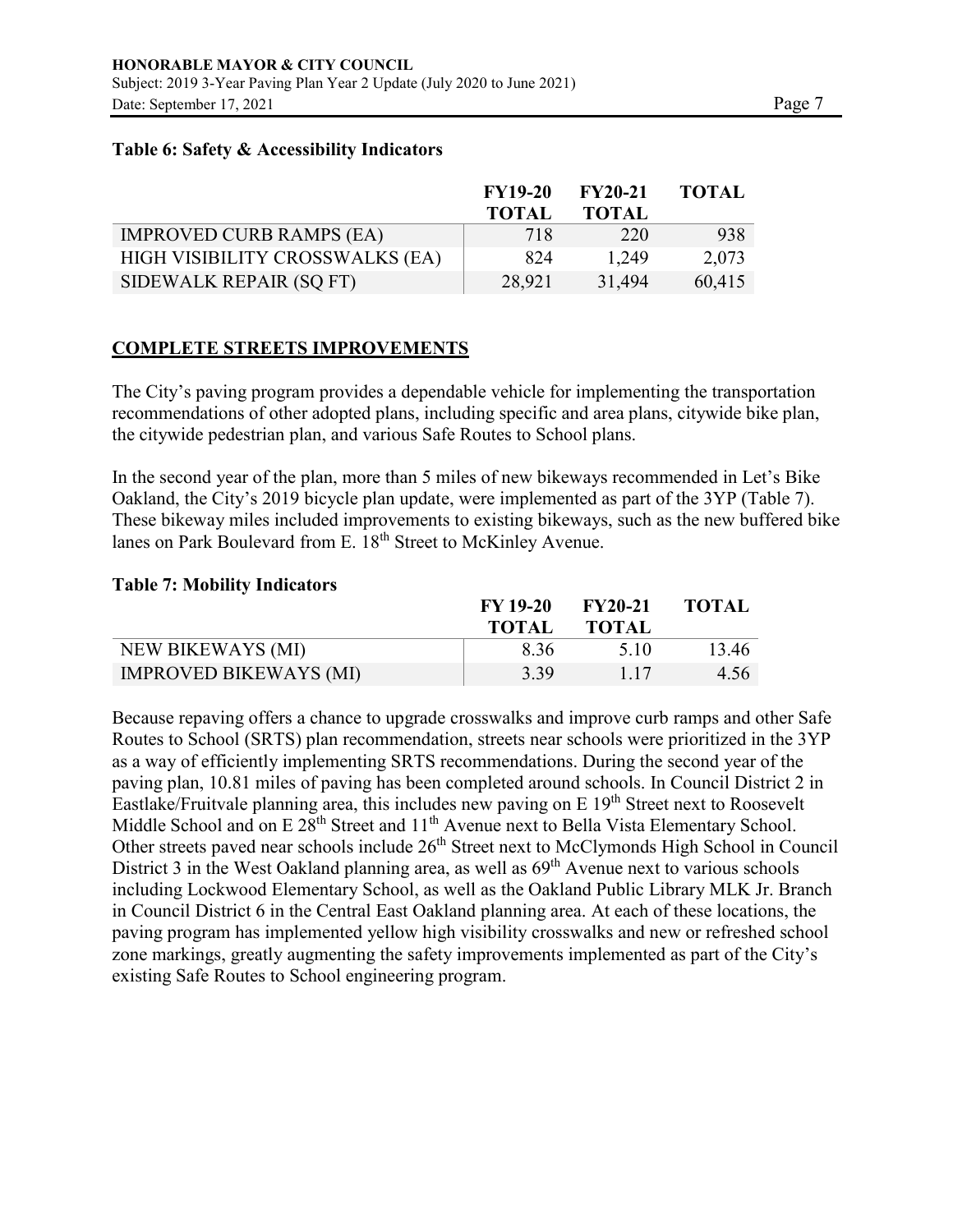#### **PROJECT DELIVERY**

In the first year of the plan, almost a third of the total paved mileage was achieved by OakDOT's in-house crews for a total of 7.5 miles. This total sets a record for the most annual miles paved by OakDOT's crews. Table 8 below reflects the mileage completed by period as well as the percent complete of the overall 3YP mileage target set for in-house crews, contract crews, and others, such as utility companies.

#### **Table 8: Mileage by Contract, City Crews & Others**

|                            | <b>FY19-20</b> | $FY20-21$ |              | <b>TOTAL PLANNED</b> | $\frac{6}{6}$            |
|----------------------------|----------------|-----------|--------------|----------------------|--------------------------|
|                            | YTD            | YTD       | <b>PAVED</b> |                      | <b>DONE</b>              |
| <b>IN-HOUSE CITY CREWS</b> | 7.5            | 8.5       | 16.0         | 40.0                 | 40%                      |
| <b>CONTRACT CREWS</b>      | 18.0           | 35.2      | 53.2         | 85.0                 | 63%                      |
| <b>OTHERS</b>              | $6.8^{5}$      | 0.4       | 7.2          | 0.0                  | $\overline{\phantom{a}}$ |
| <b>GRAND TOTAL</b>         | 32.3           | 44.1      | 76.4         | 125.0                | 61%                      |

#### *Staffing*

As of spring 2021, the paving design program has some staffing vacancies with 5 of 7 FTE. OakDOT's paving and concrete crews continue to have some staffing vacancies, with 45 out of 58 positions filled.

### *Paving by Others*

While the City's paving program implements the majority of paving on City streets, other entities also perform full-width paving. During the second year of the paving plan, 0.4 miles of full-width paving was completed by other public agency projects and by private development projects. These and all street segments paved by others are included in *Attachment A* and combined with 3YP prioritized-miles in the total, planning area, and Council District tabulations of this report*.*

### **CONTRACTS & CONTRACTING AUTHORITY**

To support implementation of the 3YP, the paving program has prepared more than \$100M in construction contracts. In June 2019, Council authorized the City Administrator to execute paving & concrete construction contracts towards the 3YP up to a cumulative \$35M without return to Council. To date, approximately \$7M of this authority has been exercised (Table 9). Staff have prepared three final paving contracts expected to complete the 3YP, estimated at \$30M total. With bids due in August 2021, staff anticipate the available contract authority will soon be exhausted.

<sup>&</sup>lt;sup>5</sup> Significant mileage by others in FY19-20 was paved by the AC Transit Bus Rapid Transit construction project.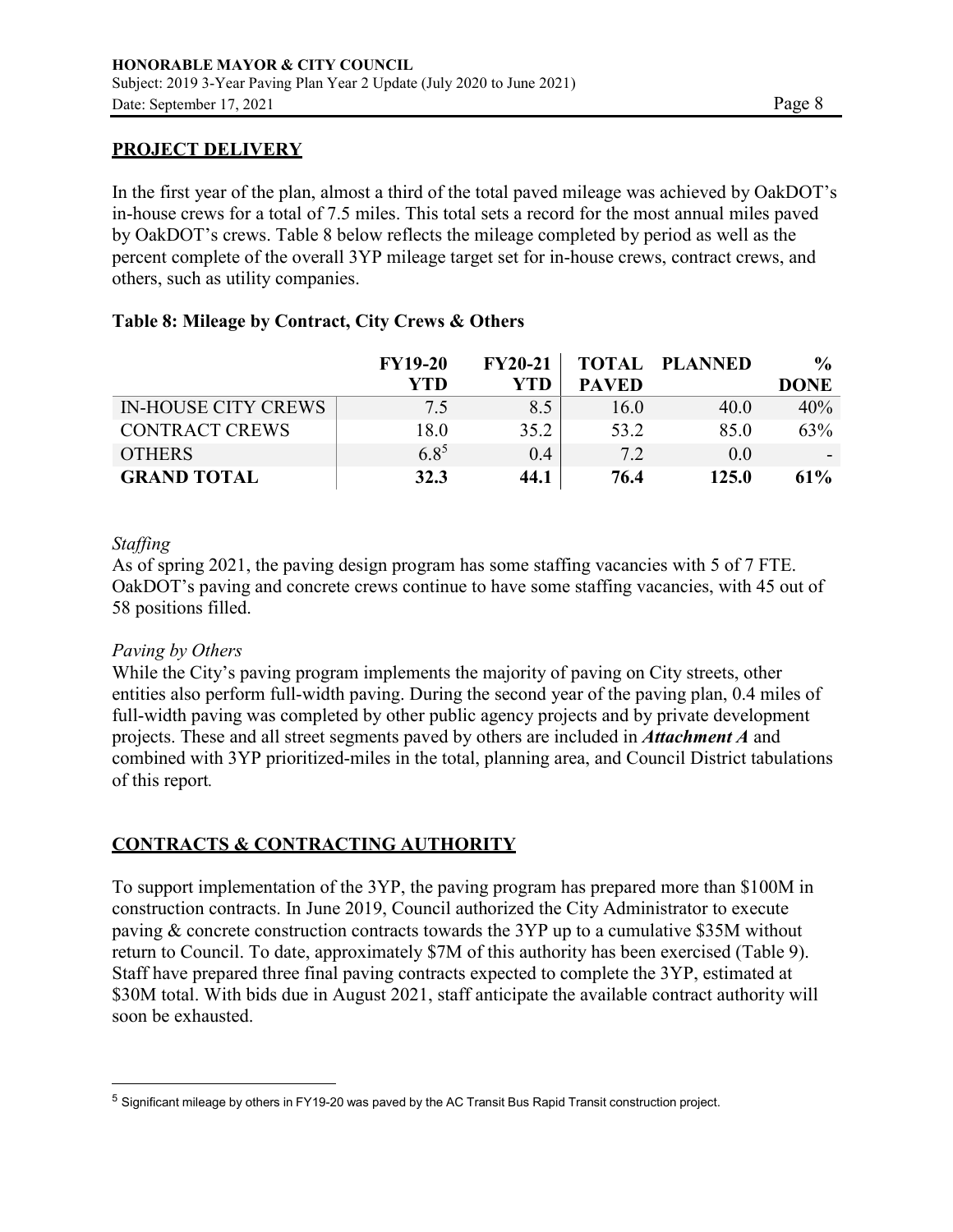|--|--|

|                           |                 |              | <b>USE OF</b>    |
|---------------------------|-----------------|--------------|------------------|
|                           |                 |              | <b>AUTHORITY</b> |
|                           | <b>STATUS</b>   | <b>VALUE</b> | (S35M)           |
| 2019 ON-CALL 1            | Complete        | \$11.0       |                  |
| 2019 ON-CALL 2            | Complete        | \$11.0       |                  |
| 1004796                   | Complete        | \$5.8        | \$5.8            |
| 1004261 (CURB RAMPS)      | Complete        | \$1.5        |                  |
| 1004419 (CURB RAMPS)      | Complete        | \$1.2        |                  |
| 2020 ON-CALL 1 (2019 EXT) | In construction | \$11.0       |                  |
| 2020 ON-CALL 2 (2019 EXT) | In construction | \$11.0       |                  |
| 2020 ON-CALL 1            | In construction | \$12.7       |                  |
| 2020 ON-CALL 2            | In construction | \$12.7       |                  |
| 2020 ON-CALL 3            | In construction | \$12.7       |                  |
| 2020 ON-CALL 4            | In construction | \$12.7       |                  |
| 1003349                   | In construction | \$1.3        | \$1.3            |
| <b>GRAND TOTAL</b>        |                 | \$104.5      | \$27.9           |

### **Table 9: Contracts & Contracting Authority**

### *Impacts of Covid-19*

City staff continued to meet the paving program's ambitious annual goals amid the continued Covid-19 pandemic. Flexible telecommute arrangements enabled design staff to continue to prepare engineering plans, and masking and social distancing practices prevented City and contract crews from Covid-19 outbreaks. Still, in the months leading up to widespread vaccine availability, many City staff and their families were impacted by Covid-19 related illnesses and deaths.

### **COMPLETING THE 3YP AND ESTABLISHING THE NEXT MULTI-YEAR PLAN**

Previous City of Oakland multi-year paving plans have functioned largely as a documentation of program goals, establishing an optimistic view of what could be accomplished to maintain the citywide pavement system if full funding became available. In addition to funding shortfalls, there are typically always certain street segments held for project coordination, including internal and external agency coordination. As such, all previous plans have ended without all miles being paved. Moving into the third and final year of the 2019 3-Year Plan, staff anticipate completing at least 90% of the mileage goals of the 3YP (112 of 125 miles). Full staffing has been an elusive goal for all aspects of the City's paving program, including perennial vacancies in OakDOT's pavement design program, OPW's Construction Management division, and OakDOT's paving and concrete maintenance crews. Additionally, a concurrent and related challenge has been ensuring available staff resources to develop design concepts and engage with Oaklanders on 3YP corridors with complex design opportunities. All corridors that were prioritized in the 2019 3-Year Plan but not paved before June 2022 will be completed under the next multi-year paving plan.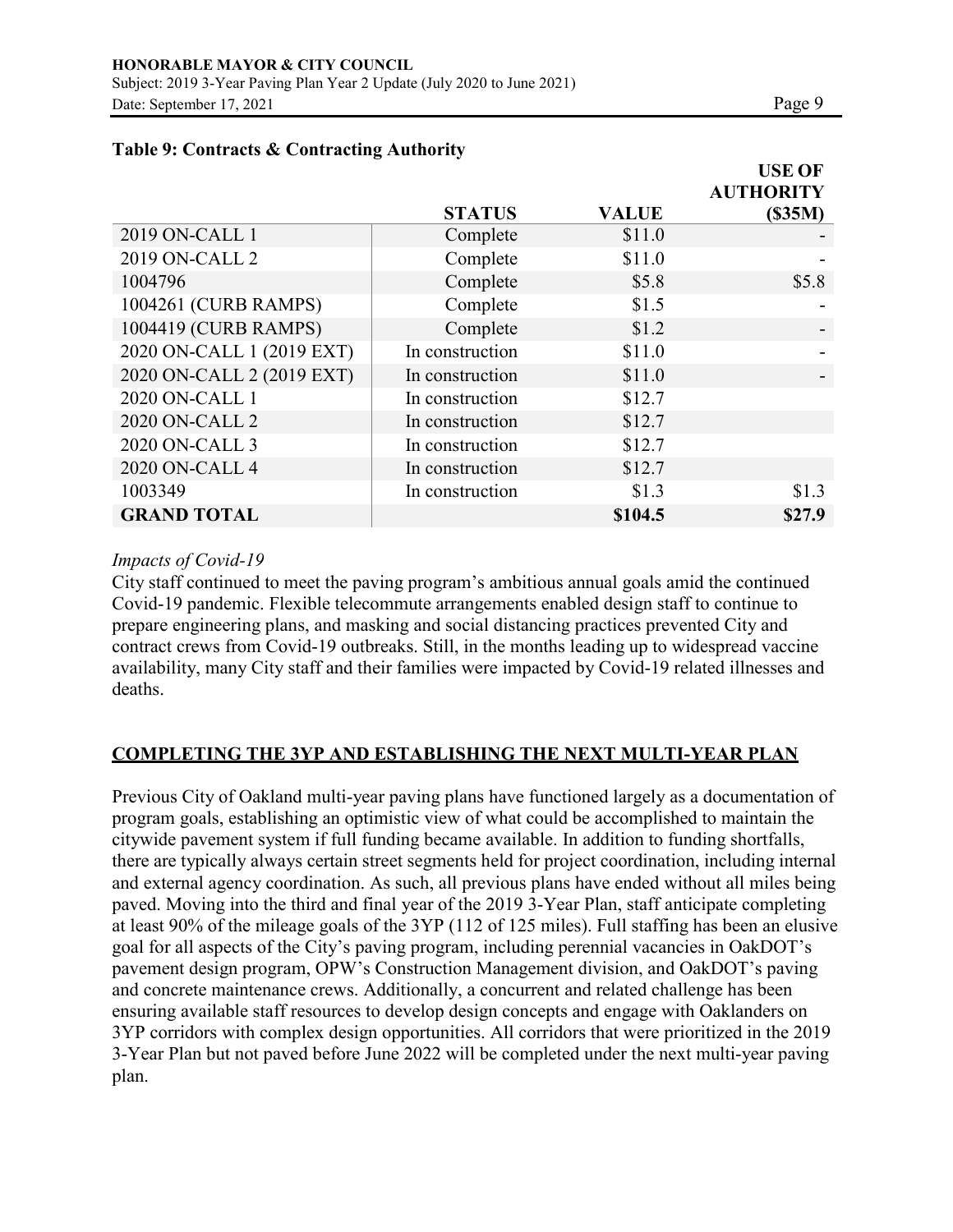Staff are currently developing the next paving plan, which is anticipated to cover a five-year list of streets, with a 10-year capital plan. Staff have proposed a continuation of the 3YP's prominent focus on street condition and equity. Funding for the 1.5 years of this future plan is available through the existing 2016 Measure KK Infrastructure Bond, but based on current analysis, Measure KK funding for transportation will run out before the beginning of Year 2 of this future plan (Fiscal Year 23/24). To share information about the next plan, staff will host an online open house and present to City commissions and Neighborhood Crime Prevention Councils in October and early November. The next plan would be presented to City Council for adoption, anticipated in December 2021 or January 2022 with implementation beginning July 2022.

## **PUBLIC INFORMATION**

During the past two years, staff have prepared multiple informational memoranda related to the 3YP. These include a memo to the Mayor and City Council detailing goals for in-house paving and concrete construction, as well goals for local and small/local business enterprise participation, and an informational memo detailing the list of streets prioritized by Council District offices as part of the Council Discretion program of local streets. In addition, staff have prepared informational memos providing updates every six months of the paving plan.

Information, webmaps, and reports related to the paving program and the 3YP are maintained on the City's website.<sup>6</sup> Staff maintain multiple webmaps on the program website that provide information to the public such as a 3YP overview and anticipated paving schedule by year.

Respectfully submitted,

RYAN RUSSO Director, Oakland Department of Transportation

For questions regarding this report, please contact Sarah Fine, Complete Streets Paving & Sidewalks Program Manager at (510) 238-6241.

*Attachments (1): A: List of Completed Streets in Year 2*

<sup>6</sup> "City of Oakland | Paving" <http://www.oaklandca.gov/topics/paving>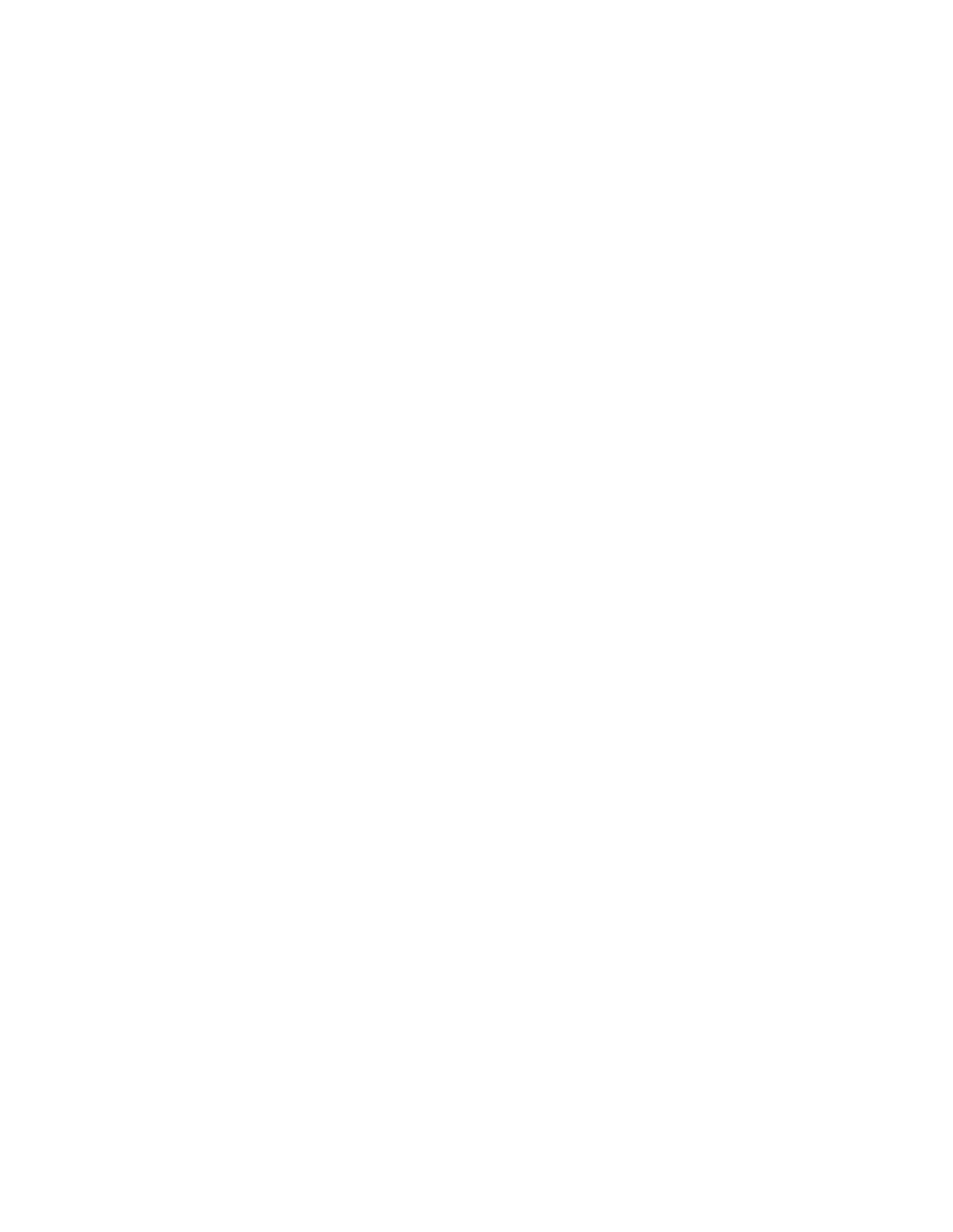Subject: 2019 3-Year Paving Plan Year 2 Update (July 2020 to June 2021) Date: August 27, 2021

# **Attachment A - Full Street List**

|                  | <b>Street Name</b>                         | From                                   | Tо                                              | Length     |
|------------------|--------------------------------------------|----------------------------------------|-------------------------------------------------|------------|
| <b>July 2020</b> | 38TH AVE                                   | <b>INTERNATIONAL BLVD</b>              | <b>FOOTHILL BLVD</b>                            | 0.3        |
|                  | <b>BROADWAY</b>                            | 11 ST                                  | 20 ST                                           | 0.5        |
|                  | <b>FLORIDA ST</b><br><b>WHITTLE AVE</b>    | <b>NORTH END</b><br><b>EAST END</b>    | <b>SOUTH END</b><br><b>TIFFIN RD</b>            | 0.4<br>0.4 |
|                  |                                            |                                        |                                                 | 1.6        |
| August 2020      | <b>DELAWARE ST</b>                         | 35 AV                                  | <b>MAPLE AV</b>                                 | 0.3        |
|                  | <b>HILLVIEW ST</b>                         | <b>MADELINE ST</b>                     | <b>WEST END</b>                                 | 0.1        |
|                  | <b>MADELINE ST</b>                         | <b>MAPLE AV</b>                        | <b>NORTH END</b>                                | 0.1        |
|                  |                                            |                                        |                                                 | 0.5        |
| September 2020   | 69TH AV                                    | <b>FLORA ST</b>                        | <b>INTERNATIONAL BLVD</b>                       | 0.1        |
|                  | 70TH AV                                    | <b>SNELL ST</b>                        | <b>HAWLEY ST</b>                                | 0.1        |
|                  | 72ND AV                                    | <b>INTERNATIONAL BLVD</b>              | <b>HAWLEY ST</b>                                | 0.5        |
|                  | 76TH AV<br>81ST AV                         | <b>HOLLY ST</b><br><b>DOWLING ST</b>   | <b>INTERNATIONAL BLVD</b><br><b>HILLSIDE ST</b> | 0.3<br>0.1 |
|                  | <b>CAMDEN ST</b>                           | <b>SEMINARY AV</b>                     | <b>BRANN ST</b>                                 | 0.4        |
|                  | DOWLING ST                                 | 81 AV                                  | <b>80 AV</b>                                    | 0.0        |
|                  | <b>DOWLING ST</b>                          | 82 AV                                  | NORTH END                                       | 0.0        |
|                  | <b>FLORA ST</b>                            | 68 AV                                  | 70 AV                                           | 0.1        |
|                  | <b>FLORA ST</b>                            | <b>HAVENSCOURT BV</b>                  | 68 AV                                           | 0.1        |
|                  | <b>GALINDO ST</b>                          | 35 AV                                  | <b>HARRINGTON AV</b>                            | 0.2        |
|                  | <b>HILLSIDE ST</b>                         | 73 AV                                  | 82 AV                                           | 0.6        |
|                  | <b>HILLSIDE ST</b>                         | 83 AV                                  | 84 AV                                           | 0.1        |
|                  | <b>LUCILLE ST</b><br><b>SPENCER ST</b>     | 66 AV<br>69 AV                         | 69 AV<br><b>SOUTH END</b>                       | 0.2<br>0.2 |
|                  |                                            |                                        |                                                 | 2.9        |
| October 2020     | 55TH AV                                    | <b>INTERNATIONAL BLVD</b>              | <b>FAIRFAX AV</b>                               | 0.2        |
|                  | 70TH AV                                    | <b>SNELL ST</b>                        | <b>HAWLEY ST</b>                                | 0.1        |
|                  | <b>COLISEUM WY</b>                         | 50 AV                                  | <b>JULIE ANN WY</b>                             | 0.5        |
|                  | <b>COLISEUM WY</b>                         | <b>JULIE ANN WY</b>                    | 66 AV                                           | 0.3        |
|                  | <b>GLEASON WY</b>                          | 16 AV                                  | <b>MUNSON WAY</b>                               | 0.5        |
|                  | <b>INDEPENDENCE WY</b>                     | 18 AV                                  | 22 AV                                           | 0.3        |
|                  | KINGSLAND AV                               | VIRGINIA AV                            | <b>BIRDSALL AV</b>                              | 0.2<br>0.2 |
|                  | LILAC ST<br>PENNIMAN ST                    | <b>WEST END</b><br><b>COURTLAND AV</b> | <b>ALLENDALE AV</b><br><b>SOUTH END</b>         | 0.1        |
|                  | <b>TRASK ST</b>                            | 55 AV                                  | <b>SEMINARY AV</b>                              | 0.3        |
|                  |                                            |                                        |                                                 | 2.7        |
| November 2020    | <b>CALCOT PL</b>                           | E 11 ST                                | <b>WEST END</b>                                 | 0.2        |
|                  | <b>COMMERCE WY</b>                         | 18 AV                                  | <b>SOUTH END</b>                                | 0.4        |
|                  | E 19TH ST                                  | 14 AV                                  | 24 AV                                           | 0.8        |
|                  | E <sub>21</sub> ST <sub>ST</sub>           | 14 AV                                  | 23 AV                                           | 0.6        |
|                  | E 30 <sup>TH</sup> ST<br><b>FLEMING AV</b> | 14 AV<br><b>KINGSLAND AV</b>           | <b>SOUTH END</b><br><b>MADERA AV</b>            | 0.3<br>0.1 |
|                  | <b>MODESTO AV</b>                          | <b>FLEMING AV</b>                      | <b>BIRDSALL AV</b>                              | 0.2        |
|                  | SAN ANTONIO WY                             | 16 AV                                  | <b>SOUTH END</b>                                | 0.5        |
|                  | <b>SCOVILLE ST</b>                         | 55 AV                                  | 57 AV                                           | 0.1        |
|                  |                                            |                                        |                                                 | 3.1        |
| December 2020    | 13TH AV                                    | <b>MACARTHUR BLVD</b>                  | <b>INTERNATIONAL BLVD</b>                       | 0.9        |
|                  | 4TH AV                                     | E 10 ST                                | E 11 ST                                         | 0.1        |
|                  | 4TH AV                                     | E 11 ST                                | E 12 ST                                         | 0.1        |
|                  | 4TH AV<br>5TH ST                           | E 12 ST<br><b>CASTRO ST</b>            | E 18 ST<br><b>BROADWAY</b>                      | 0.3<br>0.3 |
|                  | 61ST AV                                    | <b>INTERNATIONAL BLVD</b>              | E 17 ST                                         | 0.1        |
|                  | 64TH AV                                    | <b>INTERNATIONAL BLVD</b>              | <b>MACARTHUR BLVD</b>                           | 1.1        |
|                  | 83RD AV                                    | E ST                                   | <b>INTERNATIONAL BLVD</b>                       | 0.4        |
|                  | A ST                                       | 83 AV                                  | 82 AV                                           | 0.1        |
|                  | <b>ALBERT ST</b>                           | <b>MADRONE AV</b>                      | <b>SOUTH END</b>                                | 0.1        |
|                  | <b>CHEROKEE AV</b>                         | 98 AV                                  | <b>THERMAL ST</b>                               | 0.2        |
|                  | <b>CUNNINGHAM ST</b>                       | <b>FAIR AV</b>                         | DAVENPORT AV                                    | 0.1        |
|                  | D ST<br>D ST                               | 84 AV<br>92 AV                         | 82 AV<br>87 AV                                  | 0.1<br>0.3 |
|                  | D ST                                       | 87 AV                                  | 84 AV                                           | 0.2        |
|                  | <b>EDGERLY ST</b>                          | 55 AV                                  | 57 AV                                           | 0.1        |
|                  | <b>HOLWAY ST</b>                           | 57 AV                                  | 55 AV                                           | 0.1        |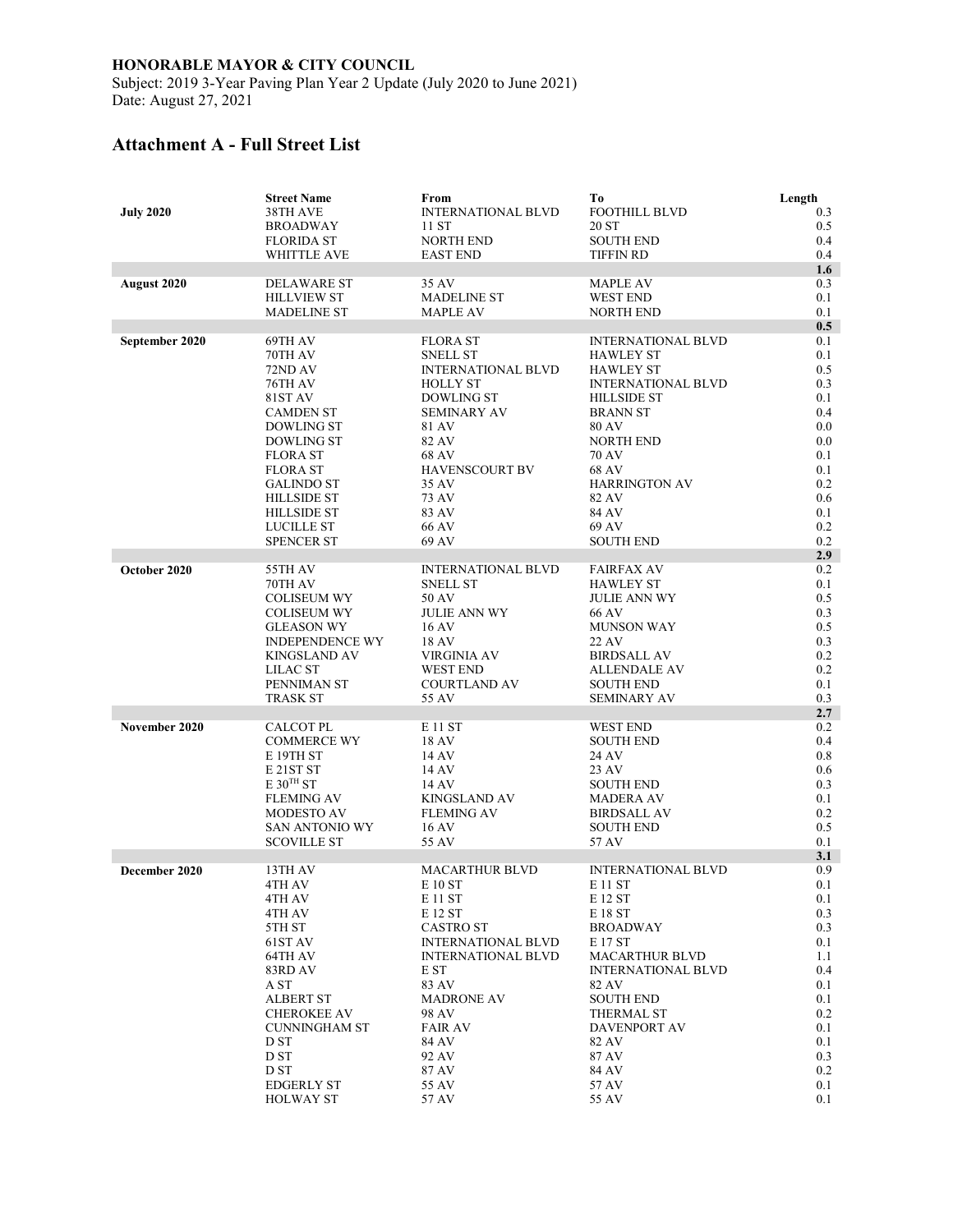Subject: 2019 3-Year Paving Plan Year 2 Update (July 2020 to June 2021) Date: August 27, 2021

|               | <b>Street Name</b>                       | From                                    | Tо                                    | Length         |
|---------------|------------------------------------------|-----------------------------------------|---------------------------------------|----------------|
|               | HUNTINGTON ST                            | HUNTINGTON ST                           | <b>NORTH END</b>                      | $0.0\,$        |
|               | PINE ST                                  | 10ST                                    | 9 ST                                  | 0.2            |
|               | PINE ST                                  | 9 ST                                    | 8 ST                                  | 0.1            |
|               | <b>TOMPKINS AV</b>                       | <b>HIGH ST</b>                          | <b>NORTH END</b>                      | 0.1<br>5.0     |
| January 2021  | 97TH AV                                  | <b>BST</b>                              | <b>INTERNATIONAL BLVD</b>             | 0.2            |
|               | <b>ALIDA ST</b>                          | <b>LAGUNA AV</b>                        | <b>LINCOLN AV</b>                     | 0.2            |
|               | <b>HEARST AV</b>                         | LINCOLN AV                              | <b>LAGUNA AV</b>                      | 0.2            |
|               | <b>OLIVE ST</b>                          | 90 AV                                   | 94 AV                                 | $0.2\,$        |
|               | <b>OLIVE ST</b>                          | 94 AV                                   | 98 AV                                 | 0.2            |
|               | <b>SCENIC AV</b>                         | <b>LAGUNA AV</b>                        | <b>LINCOLN AV</b>                     | $0.2\,$        |
|               | <b>ST ELMO DR</b>                        | <b>WEST END</b>                         | <b>STONEFORD AV</b>                   | 0.2            |
| February 2021 | 11TH AV                                  | E 18 ST                                 | E 28 ST                               | 1.4<br>0.6     |
|               | 19TH ST                                  | <b>ADELINE ST</b>                       | <b>UNION ST</b>                       | 0.1            |
|               | 30TH ST                                  | <b>ADELINE ST</b>                       | <b>MAGNOLIA ST</b>                    | 0.1            |
|               | 30TH ST                                  | <b>MAGNOLIA ST</b>                      | POPLAR ST                             | 0.1            |
|               | 30TH ST                                  | <b>MYRTLE ST</b>                        | <b>FILBERT ST</b>                     | 0.1            |
|               | 30TH ST                                  | <b>SAN PABLO AV</b>                     | <b>MYRTLE ST</b>                      | 0.0            |
|               | 30TH ST                                  | <b>FILBERT ST</b>                       | <b>ADELINE ST</b>                     | 0.2            |
|               | 32ND ST                                  | <b>FILBERT ST</b>                       | <b>ADELINE ST</b>                     | 0.2            |
|               | 32ND ST<br>32ND ST                       | <b>SAN PABLO AV</b><br>PERALTA ST       | <b>FILBERT ST</b><br><b>LOUISE ST</b> | 0.0<br>$0.0\,$ |
|               | 32ND ST                                  | <b>LOUISE ST</b>                        | <b>HELEN ST</b>                       | 0.1            |
|               | <b>COLLEGE AVE</b>                       | <b>MILES AV</b>                         | <b>BROADWAY</b>                       | 0.6            |
|               | <b>FILBERT ST</b>                        | 30 ST                                   | 28 ST                                 | 0.1            |
|               | <b>FILBERT ST</b>                        | <b>SAN PABLO AV</b>                     | 30 ST                                 | 0.2            |
|               | <b>HELEN ST</b>                          | 32 ST                                   | PERALTA ST                            | 0.1            |
|               | <b>LAGUNA AV</b>                         | ALIDA ST                                | <b>SCENIC AV</b>                      | 0.5            |
|               | <b>LAGUNA AV</b><br>LAGUNA AV            | <b>ALIDA ST</b><br><b>CHARLESTON ST</b> | <b>ALIDA ST</b><br>ALIDA ST           | 0.0<br>0.1     |
|               | <b>MAGNOLIA ST</b>                       | 32 ST                                   | 26 ST                                 | 0.4            |
|               | <b>MAGNOLIA ST</b>                       | 24 ST                                   | W GRAND AV                            | 0.1            |
|               | <b>MAGNOLIA ST</b>                       | 26 ST                                   | 24 ST                                 | 0.1            |
|               | UNION ST                                 | W GRAND AV                              | 19 ST                                 | 0.2            |
|               | UNION ST                                 | W GRAND AV                              | 28 ST                                 | 0.3            |
|               | UNION ST                                 | 28 ST                                   | 30 ST                                 | 0.1            |
|               | UNION ST                                 | 30 ST                                   | 32 ST                                 | 0.1            |
|               | UNION ST                                 | 32 ST                                   | PERALTA ST                            | 0.1<br>4.5     |
| March 2021    | 11TH AV                                  | E 8 ST                                  | <b>INTERNATIONAL BLVD</b>             | $0.2\,$        |
|               | 12TH AV                                  | E 20 ST                                 | E 24 ST                               | 0.3            |
|               | 26TH AV                                  | E 27 ST                                 | E 23 ST                               | 0.3            |
|               | 26TH ST                                  | <b>UNION ST</b>                         | <b>LINDEN ST</b>                      | 0.3            |
|               | 26TH ST                                  | FILBERT ST                              | MARKET ST                             | $0.1\,$        |
|               | 26TH ST                                  | LINDEN ST                               | FILBERT ST                            | 0.1            |
|               | 32ND ST<br>55TH AV                       | <b>ADELINE ST</b><br>FOOTHILL BLVD      | PERALTA ST                            | 0.2<br>0.5     |
|               | 55TH AV                                  | <b>BANCROFT AV</b>                      | <b>BRANN ST</b><br>FOOTHILL BLVD      | 0.1            |
|               | 59TH ST                                  | <b>OCCIDENTAL ST</b>                    | M L KING JR WAY                       | 0.3            |
|               | 59TH ST                                  | SAN PABLO AV                            | <b>STANFORD AV</b>                    | 0.3            |
|               | 61ST ST                                  | <b>VALLEJO ST</b>                       | VALLEJO ST                            | 0.4            |
|               | 63RD ST                                  | <b>SAN PABLO AV</b>                     | VALLEJO ST                            | $0.2\,$        |
|               | <b>ALCATRAZ AV</b>                       | <b>CITY LIMIT</b>                       | <b>SAN PABLO AV</b>                   | $0.2\,$        |
|               | <b>ANGELO AV</b>                         | MINNA AV                                | NORTH END                             | $0.2\,$        |
|               | <b>ARKANSAS ST</b><br><b>CHESTNUT ST</b> | MAPLE AV<br><b>W GRAND AV</b>           | <b>SOUTH END</b><br>28 ST             | 0.2<br>0.3     |
|               | E 24TH ST                                | 14 AV                                   | 19 AV                                 | 0.2            |
|               | E 24TH ST                                | 19 AV                                   | 26 AV                                 | 0.6            |
|               | E 26TH ST                                | 25 AV                                   | 23 AV                                 | 0.2            |
|               | <b>GENOA ST</b>                          | <b>AILEEN ST</b>                        | <b>ADELINE ST</b>                     | 0.3            |
|               | <b>HELEN ST</b>                          | <b>EAST END</b>                         | 34 ST                                 | 0.1            |
|               | <b>HERZOG ST</b>                         | 62 ST                                   | <b>EAST END</b>                       | 0.3            |
|               | LINDEN ST                                | 24 ST                                   | 26 ST                                 | 0.1            |
|               | LINDEN ST<br><b>LINDEN ST</b>            | W GRAND AV<br>28 ST                     | 24 ST<br>32 ST                        | 0.1<br>0.3     |
|               | LOS ANGELES ST                           | <b>STANFORD AV</b>                      | <b>AILEEN ST</b>                      | $0.2\,$        |
|               | <b>LOUISE ST</b>                         | PERALTA ST                              | 34 ST                                 | 0.2            |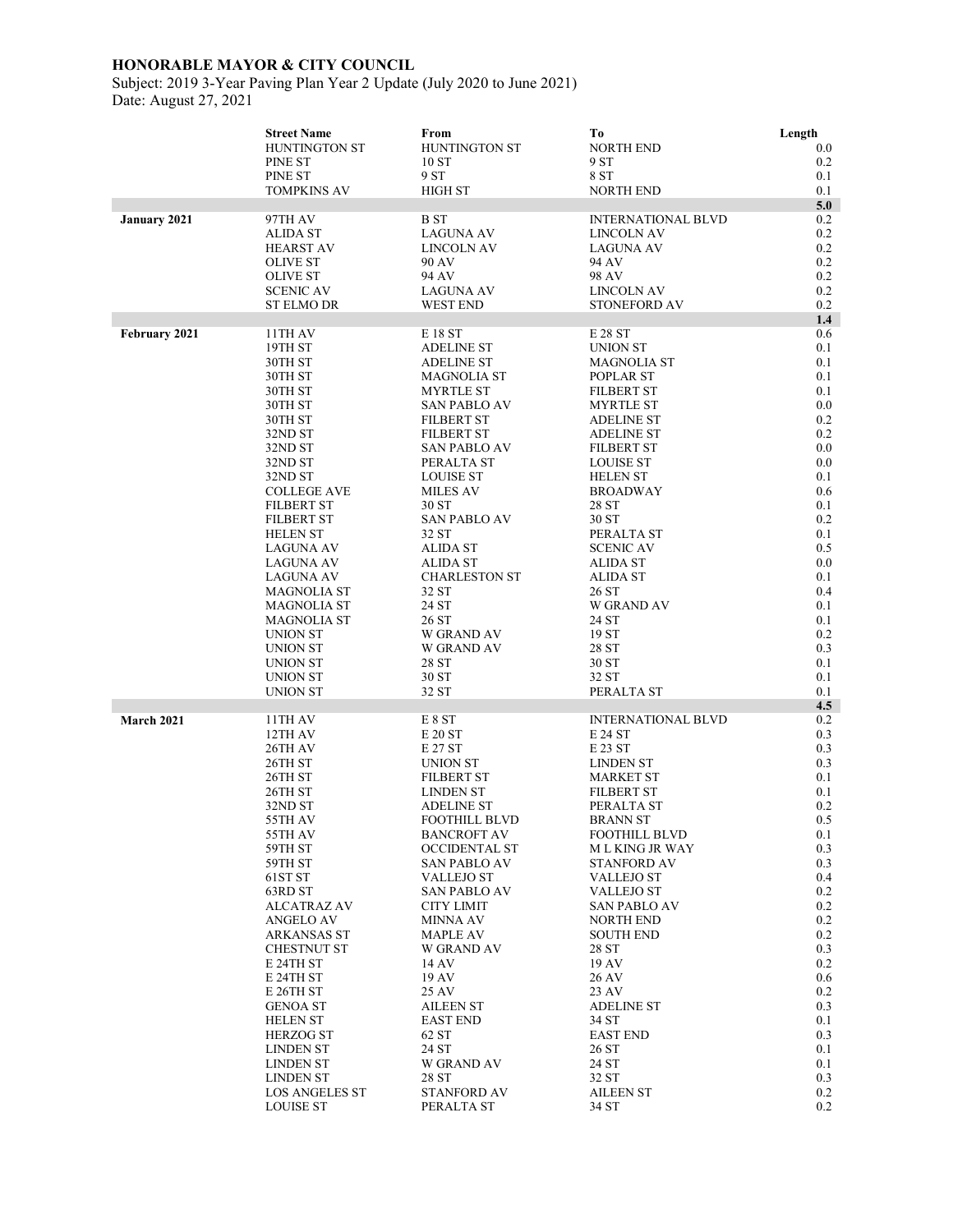Subject: 2019 3-Year Paving Plan Year 2 Update (July 2020 to June 2021) Date: August 27, 2021

|                  | <b>Street Name</b>                       | From                                           | To                                     | Length         |
|------------------|------------------------------------------|------------------------------------------------|----------------------------------------|----------------|
|                  | <b>LOUISE ST</b>                         | 34 ST                                          | <b>EAST END</b>                        | 0.1            |
|                  | <b>MACARTHUR BLVD</b>                    | 82 AV                                          | 73 AV                                  | 0.4            |
|                  | <b>MANGELS AV</b>                        | 35 AV                                          | <b>SOUTH END</b>                       | 0.1            |
|                  | <b>MARION AV</b><br><b>OCCIDENTAL ST</b> | 38 AV<br>59 ST                                 | <b>STAR AV</b><br><b>WEST END</b>      | 0.1<br>0.1     |
|                  | PEABODY LN                               | <b>VALLEJO ST</b>                              | <b>SAN PABLO AV</b>                    | 0.2            |
|                  | PENNIMAN AV                              | 35 AV                                          | HIGH ST                                | 0.5            |
|                  | <b>SUTER ST</b>                          | 35 AV                                          | <b>MAPLE AV</b>                        | 0.3            |
|                  | <b>WALNUT ST</b>                         | <b>MADERA AV</b>                               | 55 AV                                  | 0.2            |
|                  |                                          |                                                |                                        | 8.6            |
| April 2021       | 55TH AV                                  | <b>BRANN ST</b>                                | <b>CAMDEN ST</b>                       | 0.1            |
|                  | 60TH ST                                  | <b>CLAREMONT AV</b>                            | <b>TELEGRAPH AV</b>                    | 0.4            |
|                  | 60TH ST                                  | <b>MLKING JR WAY</b>                           | ADELINE ST                             | 0.1            |
|                  | 61ST PL<br>61ST ST                       | <b>BAKER ST</b><br>M L KING JR WAY             | <b>SOUTH END</b><br><b>SHATTUCK AV</b> | 0.1<br>0.3     |
|                  | 61ST ST                                  | <b>RACINE ST</b>                               | TELEGRAPH AV                           | 0.1            |
|                  | 61ST ST                                  | <b>SHATTUCK AV</b>                             | <b>RACINE ST</b>                       | $0.2\,$        |
|                  | 62ND ST                                  | <b>TELEGRAPH AV</b>                            | <b>RACINE ST</b>                       | 0.1            |
|                  | 65TH ST                                  | DANA ST                                        | TELEGRAPH AV                           | 0.1            |
|                  | <b>BENVENUE AV</b>                       | <b>ALCATRAZ AV</b>                             | <b>CITY LIMIT</b>                      | 0.2            |
|                  | <b>BROOKDALE AV</b>                      | <b>FRUITVALE AV</b>                            | <b>HUMBOLDT</b>                        | 0.5            |
|                  | <b>CANNING ST</b>                        | 63 ST                                          | 58 ST                                  | 0.3            |
|                  | <b>COLBY ST</b><br><b>COLISEUM WY</b>    | <b>ALCATRAZ AV</b><br>45 AV                    | <b>CITY LIMIT</b><br>46 AV             | 0.2<br>0.1     |
|                  | <b>COLISEUM WY</b>                       | <b>46 AV</b>                                   | 50 AV                                  | 0.2            |
|                  | <b>COLISEUM WY</b>                       | HIGH ST                                        | RR TR 172' S/O HIGH                    | 0.0            |
|                  | COLISEUM WY                              | RR TR 172' S/O HIGH ST                         | 45 AV                                  | 0.1            |
|                  | DANA ST                                  | <b>ALCATRAZ AV</b>                             | 63 ST                                  | 0.1            |
|                  | E 20TH ST                                | 14 AV                                          | 13 AV                                  | 0.1            |
|                  | E 20TH ST                                | 13 AV                                          | 10 AV                                  | 0.2            |
|                  | <b>FAIRVIEW ST</b>                       | <b>SHATTUCK AV</b>                             | <b>WHEELER ST</b>                      | 0.1            |
|                  | <b>HILLEGASS AV</b><br><b>LAWLOR ST</b>  | <b>ALCATRAZ AV</b><br>90 AV                    | CITY LIMIT<br><b>BURR ST</b>           | 0.2<br>0.1     |
|                  | <b>LAWLOR ST</b>                         | 98 AV                                          | <b>CHEROKEE AV</b>                     | 0.1            |
|                  | <b>LAWLOR ST</b>                         | <b>OLIVER AV</b>                               | NORTH END                              | 0.1            |
|                  | <b>MCAULEY ST</b>                        | <b>COLBY ST</b>                                | <b>TELEGRAPH AV</b>                    | 0.3            |
|                  | <b>NORTH ST</b>                          | DANA ST                                        | <b>COLBY ST</b>                        | 0.1            |
|                  | <b>NORTH ST</b>                          | TELEGRAPH AV                                   | SOUTH END                              | 0.1            |
|                  | POIRIER ST                               | <b>SHATTUCK AV</b>                             | <b>DOVER ST</b>                        | 0.2            |
|                  | <b>REGENT ST</b>                         | <b>CITY LIMIT</b>                              | ALCATRAZ AV                            | 0.2            |
| <b>May 2021</b>  | 10TH AV                                  | E 15 ST                                        | E 8 ST                                 | 5.6<br>0.3     |
|                  | 10TH ST                                  | PERALTA ST                                     | <b>WILLOW ST</b>                       | $0.2\,$        |
|                  | 12TH ST                                  | POPLAR ST                                      | <b>MANDELA PKWY</b>                    | 0.1            |
|                  | 23RD AV                                  | E 12 ST                                        | <b>FOOTHILL BLVD</b>                   | $0.2\,$        |
|                  | 23RD AV                                  | CUL-DE-SAC                                     | E 12 ST                                | $0.0\,$        |
|                  | 23RD AV                                  | FOOTHILL BLVD                                  | E 31 ST                                | 1.1            |
|                  | 24TH AV                                  | <b>INTERNATIONAL BLVD</b>                      | FOOTHILL BLVD                          | 0.2            |
|                  | 46TH AV<br>69TH AV                       | <b>MELROSE AV</b><br><b>INTERNATIONAL BLVD</b> | YGNACIO AV<br><b>SNELL ST</b>          | 0.1<br>0.6     |
|                  | <b>COLLEGE AV</b>                        | <b>CITY LIMIT</b>                              | <b>MILES AV</b>                        | $0.4\,$        |
|                  | WILLOW ST                                | 14 ST                                          | 10ST                                   | 0.2            |
|                  | WILLOW ST                                | 15 ST                                          | 14 ST                                  | 0.1            |
|                  | YGNACIO AV                               | 46 AV                                          | HIGH ST                                | 0.1            |
|                  |                                          |                                                |                                        | 3.5            |
| <b>June 2021</b> | 15TH ST                                  | <b>CENTER ST</b>                               | <b>MANDELA PKWY</b>                    | 0.1            |
|                  | 24TH ST                                  | <b>M.L. KING WAY</b><br><b>SAN PABLO AV</b>    | SAN PABLO AV<br>M L KING JR WAY        | 0.1<br>0.1     |
|                  | 25TH ST<br><b>ALVARADO RD</b>            | <b>CLAREMONT AV</b>                            | AMITO AV                               | 0.4            |
|                  | <b>ALVARADO RD</b>                       | <b>CITY LIMIT</b>                              | CITY LIMIT                             | 0.1            |
|                  | <b>CENTER ST</b>                         | PERALTA ST                                     | 14 ST                                  | 0.2            |
|                  | <b>CLAREMONT AV</b>                      | <b>ALVARADO RD</b>                             | GRIZZLY PEAK BV                        | 1.1            |
|                  | <b>DULWICH RD</b>                        | <b>HARBORD DR</b>                              | HERMOSA AV                             | 0.1            |
|                  | E 19TH ST                                | 3 AV                                           | PARK BLVD                              | $0.0\,$        |
|                  | E 28TH ST                                | PARK BLVD                                      | 13 AV                                  | 0.4            |
|                  | <b>HERMOSA AV</b>                        | <b>FLORENCE AV</b>                             | <b>BROADWAY TERR</b>                   | 0.3            |
|                  | <b>JACOBUS AV</b><br>PAMPAS AV           | <b>HERMOSA AV</b><br><b>HIGH ST</b>            | <b>EAST END</b><br>SOUTH END           | $0.0\,$<br>0.2 |
|                  |                                          |                                                |                                        |                |